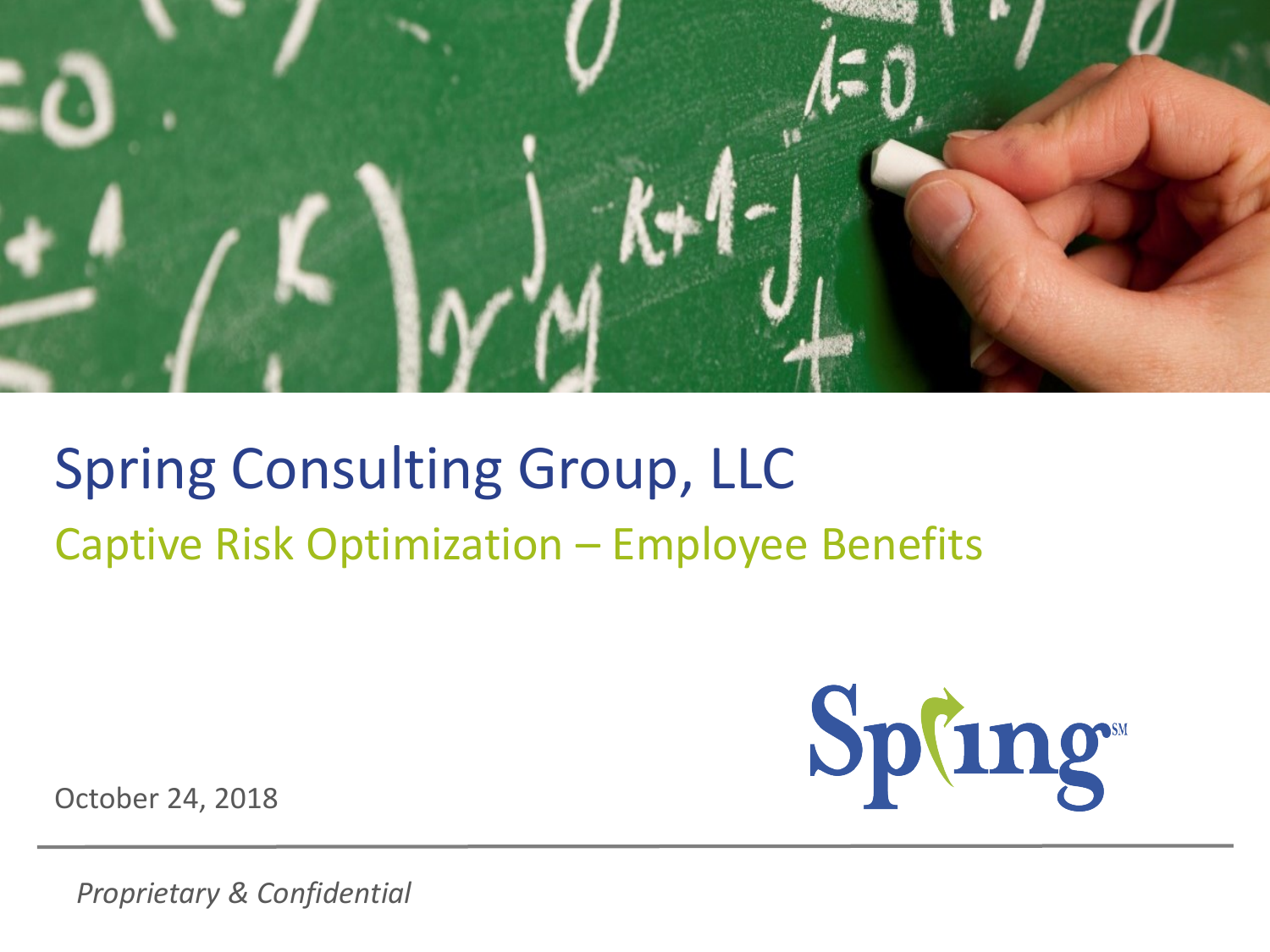*Proprietary & Confidential*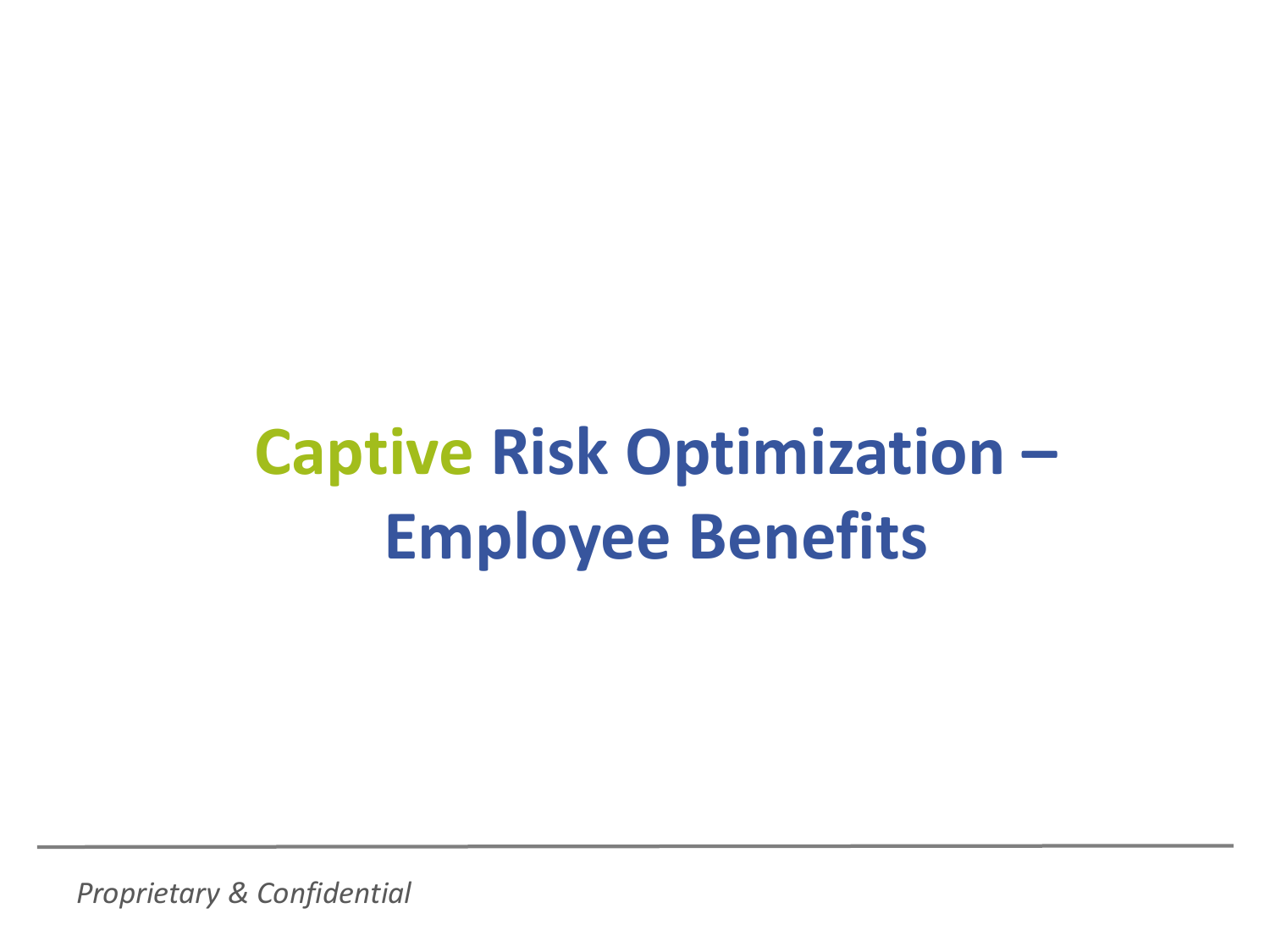- **The main reason why companies have a captive in** the first place is to have more control over its own risks
- Captives are most effective when the company has a risk that it must cover and the risk either cannot be covered by a traditional insurer or the premiums are prohibitively expensive
	- Employee benefits tend to fall into that second category; the insurance carriers generally make a large profit from the coverage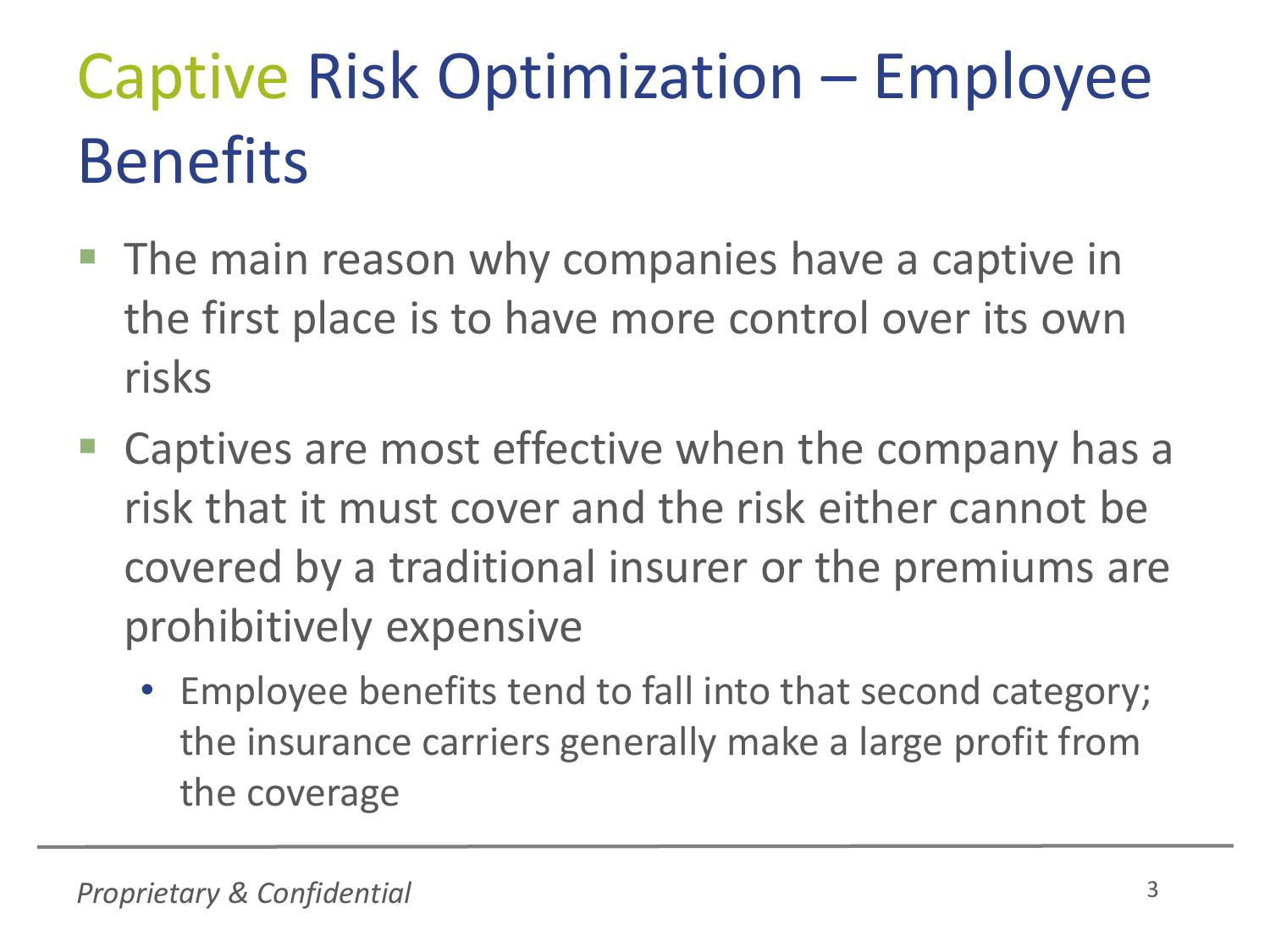- Covering employee benefits in the captive allows a company to achieve underwriting savings
- **IF In addition, covering employee benefits in the** captive also has a significant positive impact on the captive's overall risk profile
	- The volatility of claims (in relation to expected total claims) is reduced by adding these additional lines of coverage to the captive since these are risks are generally independent or low correlated risks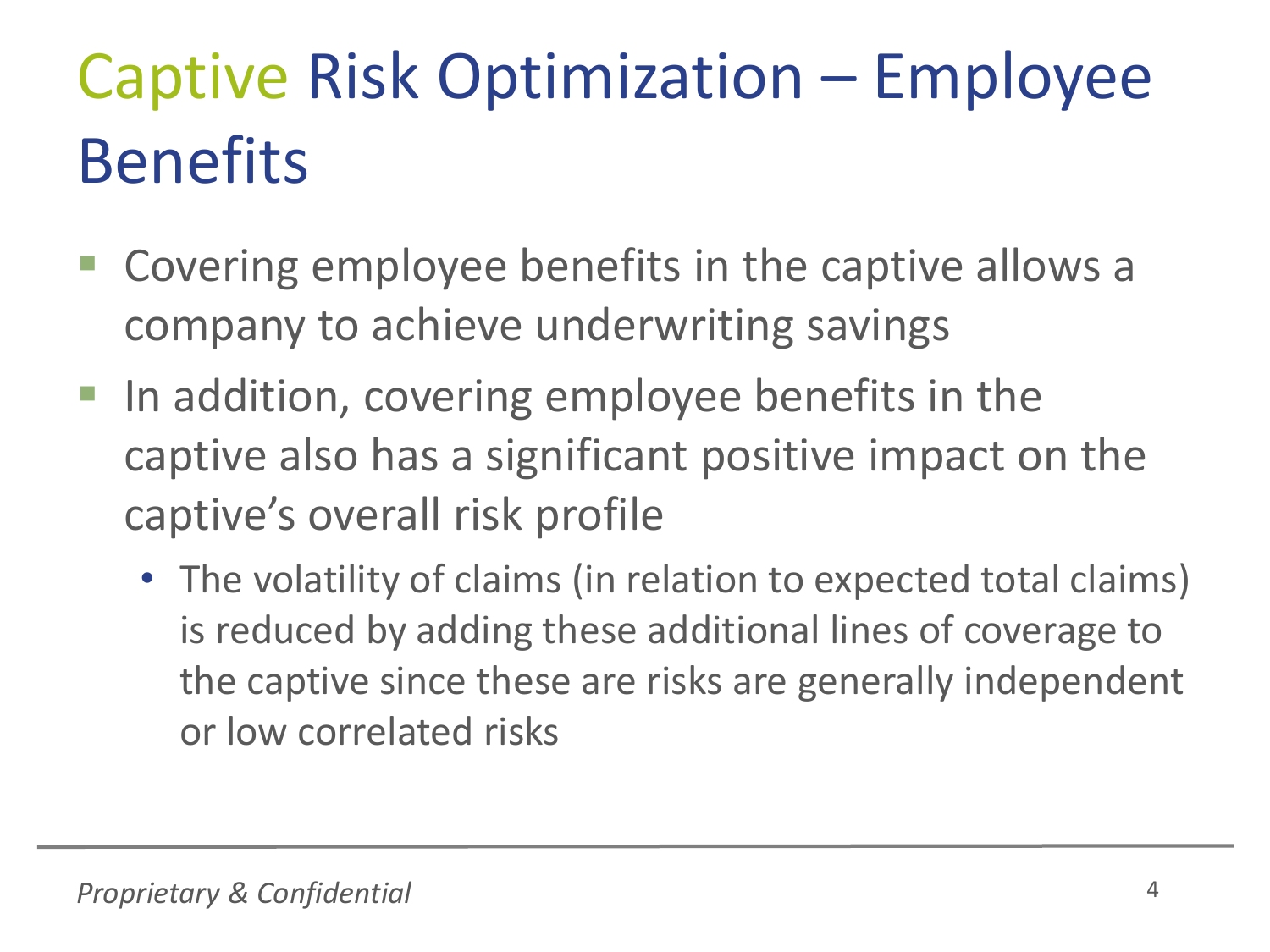- The benefits of insuring employee benefits in a captive are
	- Remove incumbent insurer's profit loading
	- Improve cash flow efficiency
	- Tax-favored investment income
	- **Enhance coverage spread of risk**
	- Create "unrelated" business (third party risk) potential tax efficiency
	- Improve data management and claim cost management
- Typical employee benefits to include in a captive are
	- Life Insurance / AD&D
	- Long-Term Disability
	- Short-Term Disability
	- Retiree Medical
	- Medical Stop-Loss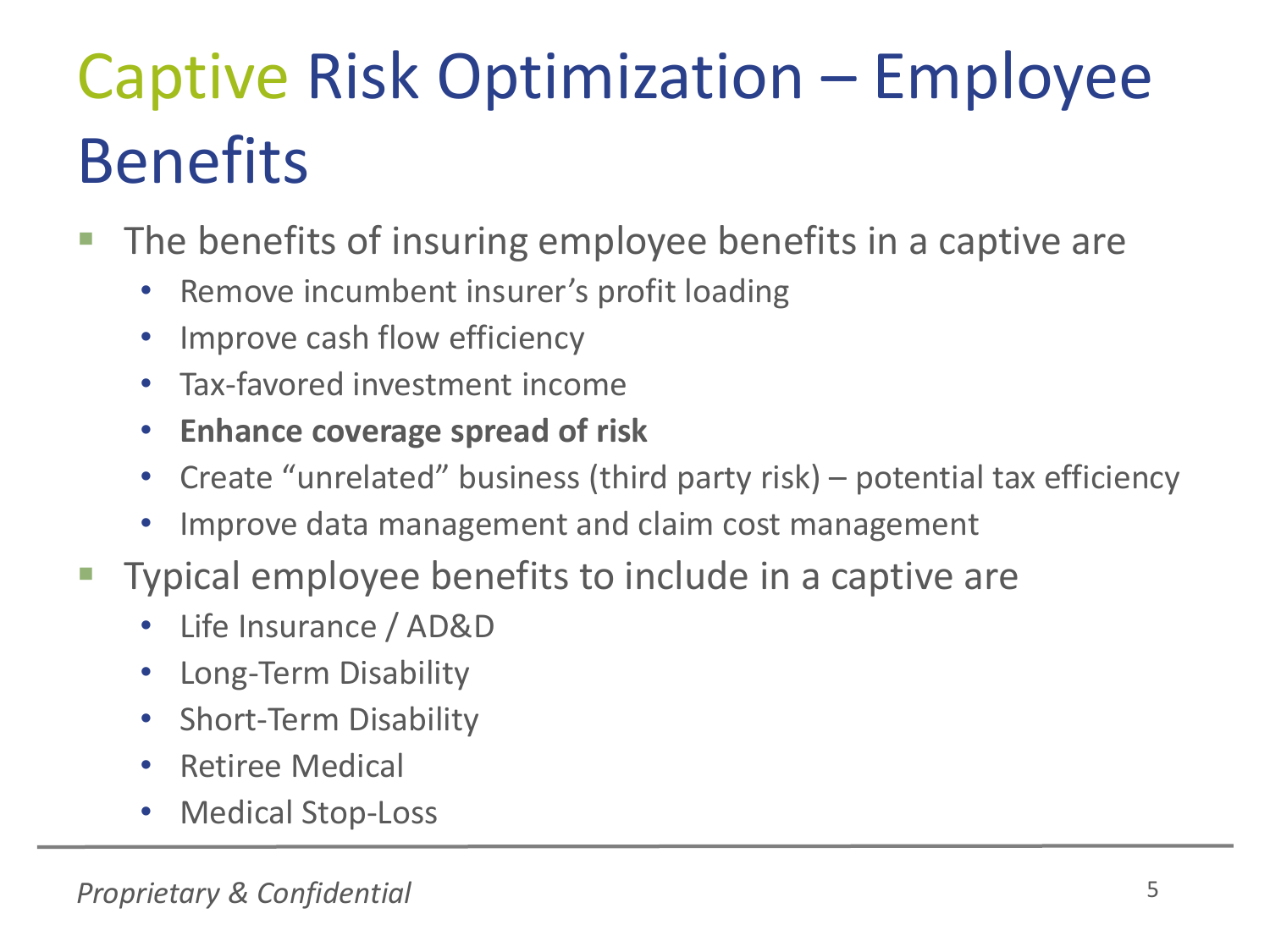- One of the most important considerations when reviewing the lines of coverage in a captive is how the lines are correlated with each other
- **The higher the correlation between risks, the greater the** severity of underwriting loss at high probability levels
	- The result is a high level of overall risk to the captive as well as high capital requirements
- **The aggregate risk profile of a captive can be greatly improved by adding risks that are uncorrelated (or low in correlation) with the current risks**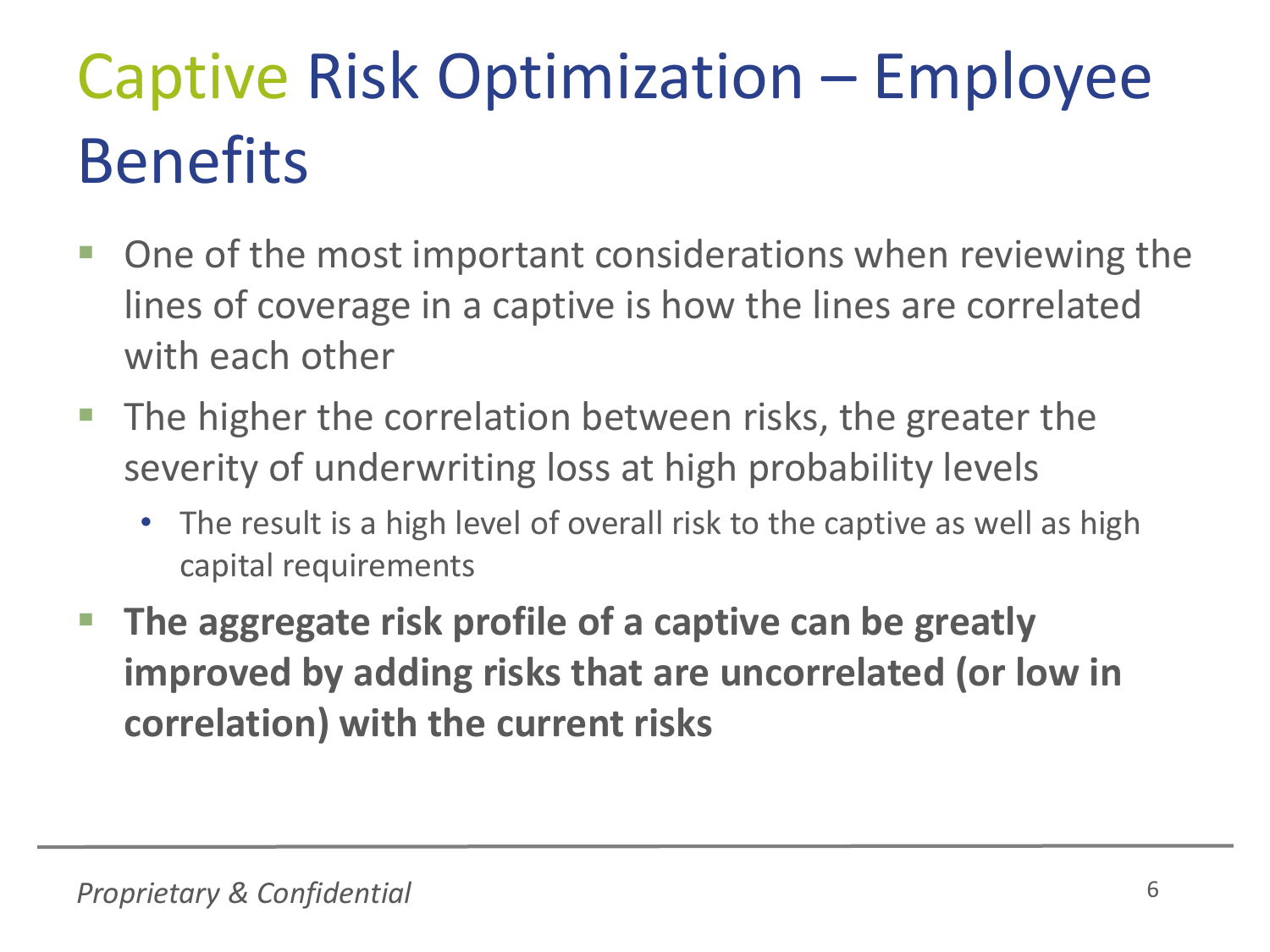- Employee benefits significantly improve the risk profile of a captive
	- Employee benefit claims generally have higher frequency and more predictable severity than P&C claims
	- Employee benefit lines are largely uncorrelated to P&C lines
- **EXTE:** Life insurance claims are usually independent not only of each other but of other risks that are written by the captive
- Short-Term Disability claims have a very high frequency level and very low severity level, along with being uncorrelated with other lines of coverage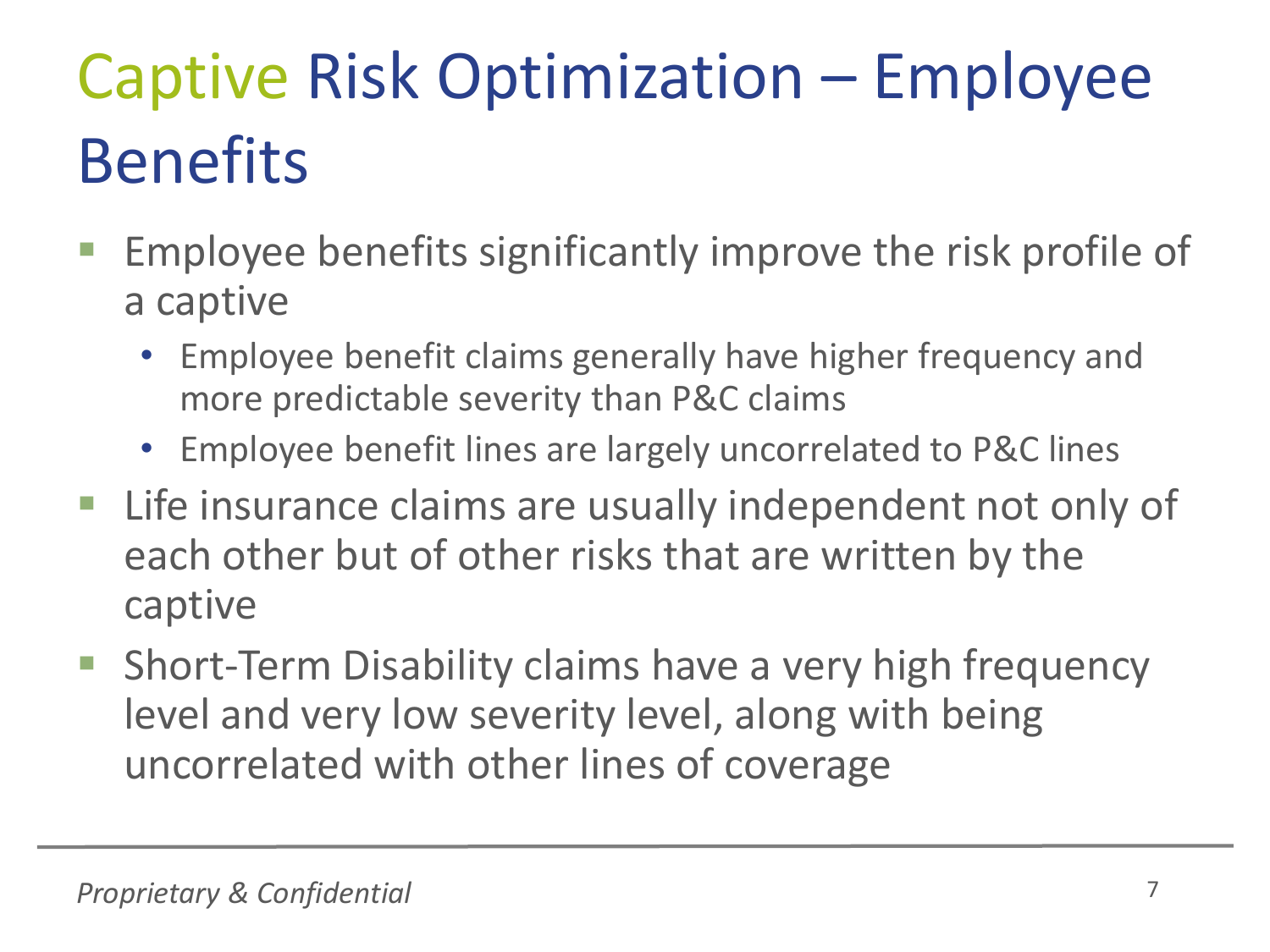- Due to their uncorrelated nature, adding employee benefits to the captive reduces the aggregate volatility of the captive
- Lowering the overall volatility of the captive will also improve the captive's capital requirements
	- The captive's total capital requirement will be less than the sum of the P&C and benefits stand-alone requirements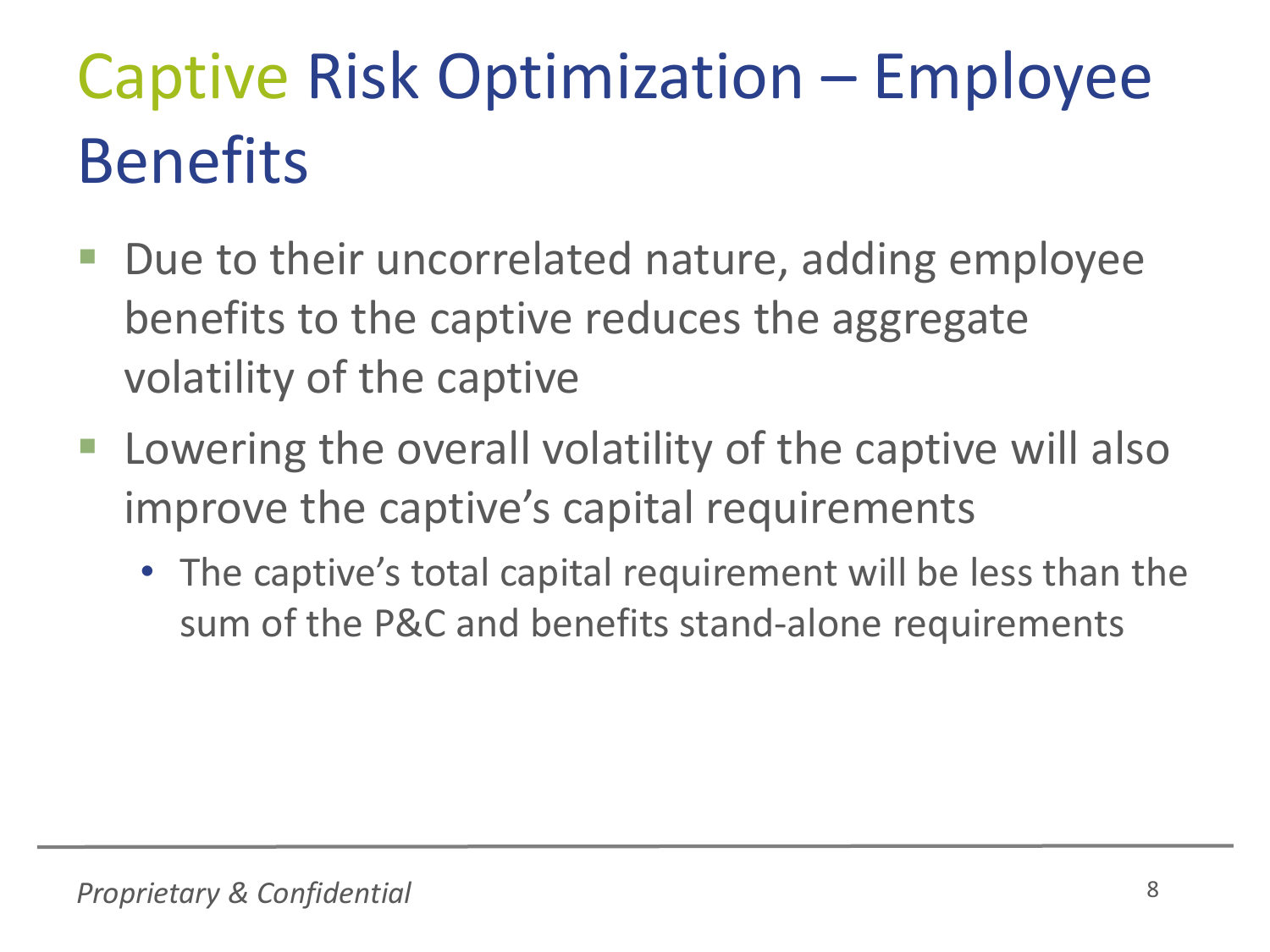- $\blacksquare$  The graph shows the effect on volatility of adding more lives to the same line of coverage, and also of adding another line of coverage
- **The blue line represents** just one group of lives with LTD coverage in the captive
- **Adding more lives with LTD** coverage to the captive (orange line) narrows the curve and increases the chance that claims come in around the expected



 Adding an uncorrelated line of coverage to the captive (green line) such as medical stop-loss narrows the curve even further, showing the reduced claims volatility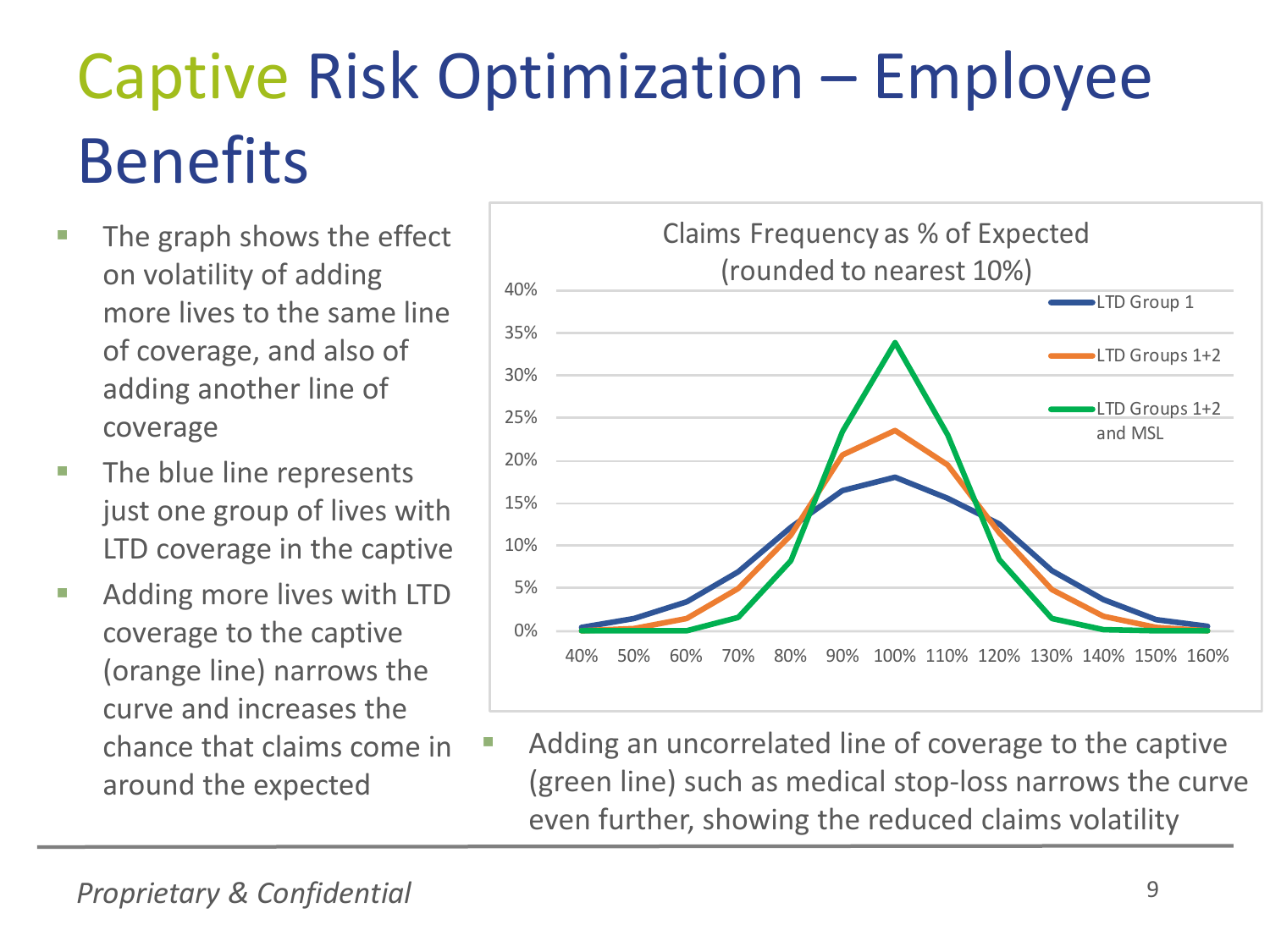- Adding employee benefits to a captive accomplishes the following
	- Capture the underwriting profits previously enjoyed by the traditional insurer
	- Diversify the captive's risk profile
	- Reduce required premium risk margins when set to high confidence levels
	- Improve the captive's capital requirements
	- Reduce the aggregate volatility of the captive
- **This can be analyzed through a multivariate analysis** 
	- Multiple lines and the correlations between lines are observed and analyzed simultaneously in a multivariate analysis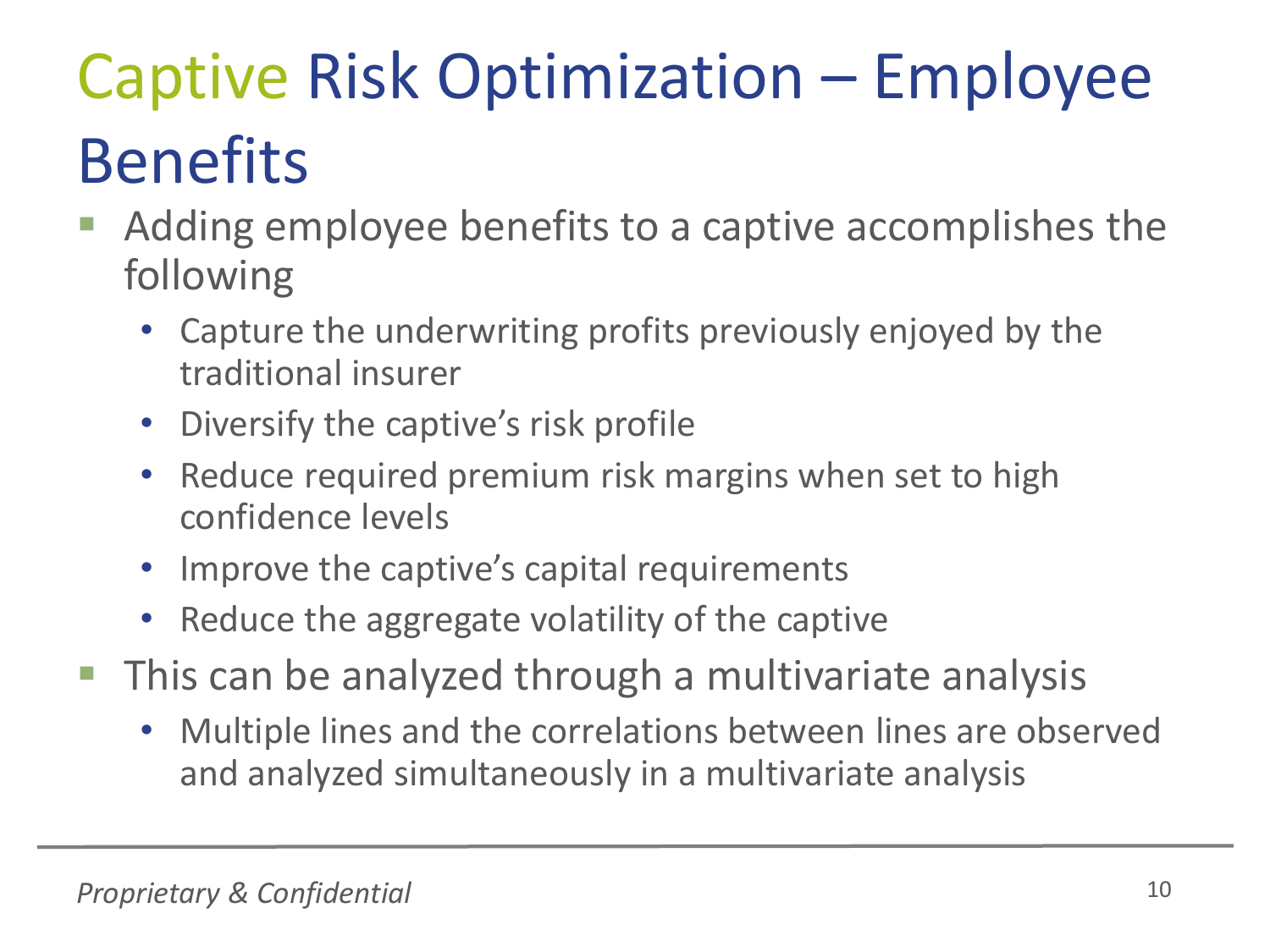#### Captive Risk Optimization Case Study – P&C Only

- A P&C captive is funded at the  $75<sup>th</sup>$  percent confidence level
- The captive has \$1M in expected loss for directors & officers (D&O) and \$1M in expect loss for workers' compensation (WC)
- **The captive's coverages have the following correlation profile**

| <b>Correlation Matrix</b> |                |           |  |  |
|---------------------------|----------------|-----------|--|--|
| <b>Coverage</b>           | <b>D&amp;O</b> | <b>WC</b> |  |  |
| <b>D&amp;O</b>            | 100%           |           |  |  |
| MC                        | 25%            | 100%      |  |  |

- The risk margin is \$434,000 (21.7% of total captive expected loss)
	- This would be 24.6% for D&O and 23.0% for WC if treated separately
- Required capitalization to support the  $85<sup>th</sup>$  percentile simulated loss event is \$808,000 (40.4% of total captive expected loss)
	- This would be 52.3% for D&O and 45.9% for WC if treated separately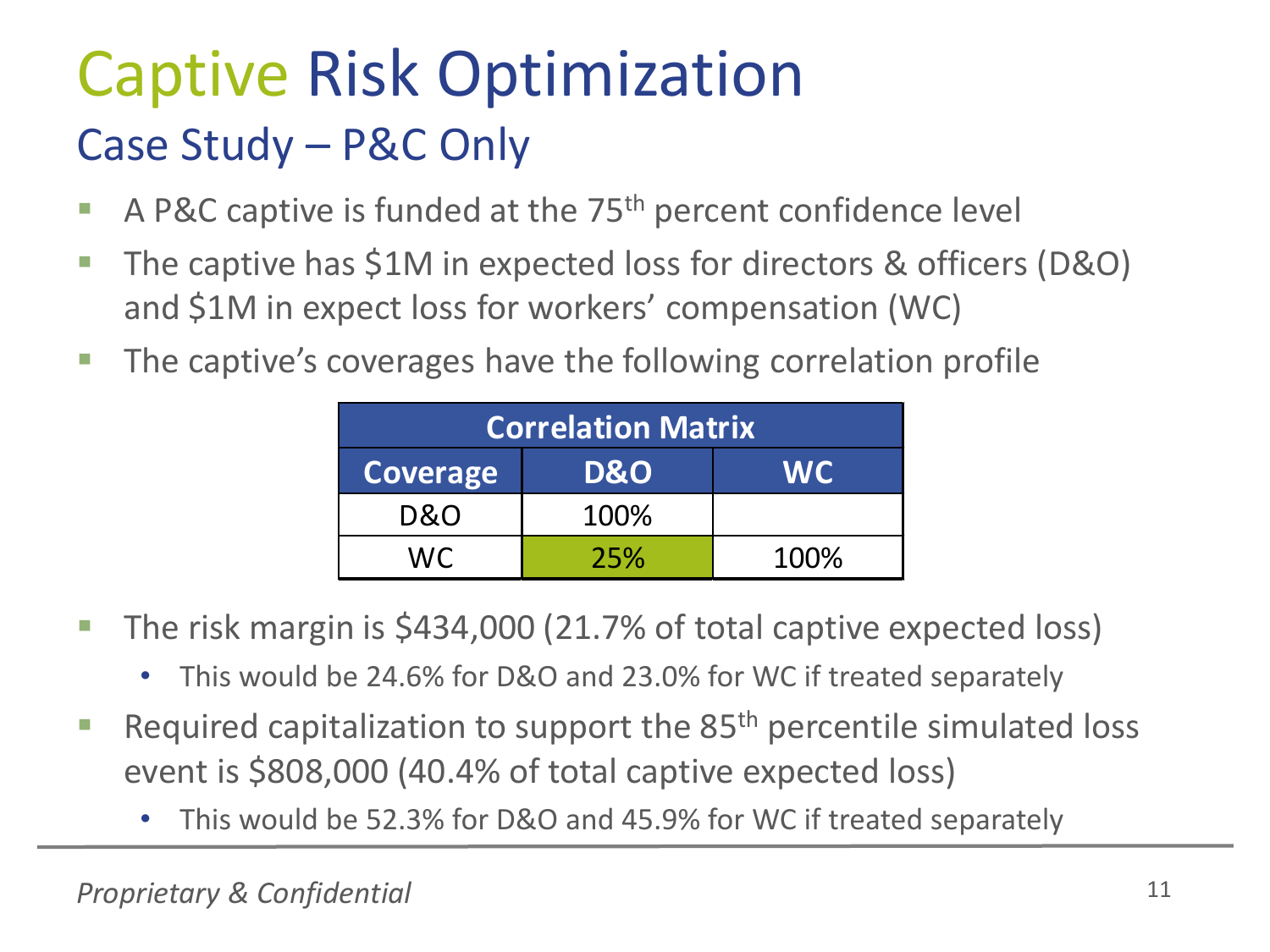#### Captive Risk Optimization Case Study – Benefits Only

- A benefits captive is funded at the  $75<sup>th</sup>$  percent confidence level
- **The captive has \$1M in expected loss for long term disability (LTD) and** \$1M in expected loss for life insurance
- **The captive's coverages have the following correlation profile**

| <b>Correlation Matrix</b> |            |             |  |  |  |
|---------------------------|------------|-------------|--|--|--|
| <b>Coverage</b>           | <b>LTD</b> | <b>Life</b> |  |  |  |
| I TD                      | 100%       |             |  |  |  |
| Life                      | 10%        | 100%        |  |  |  |

- The risk margin is \$385,000 (19.2% of total captive expected loss)
	- This would be 25.4% for LTD and 20.4% for life if treated separately
- Required capitalization to support the  $85<sup>th</sup>$  percentile simulated loss event is \$739,000 (36.9% of total captive expected loss)
	- This would be 57.6% for LTD and 38.4% for life if treated separately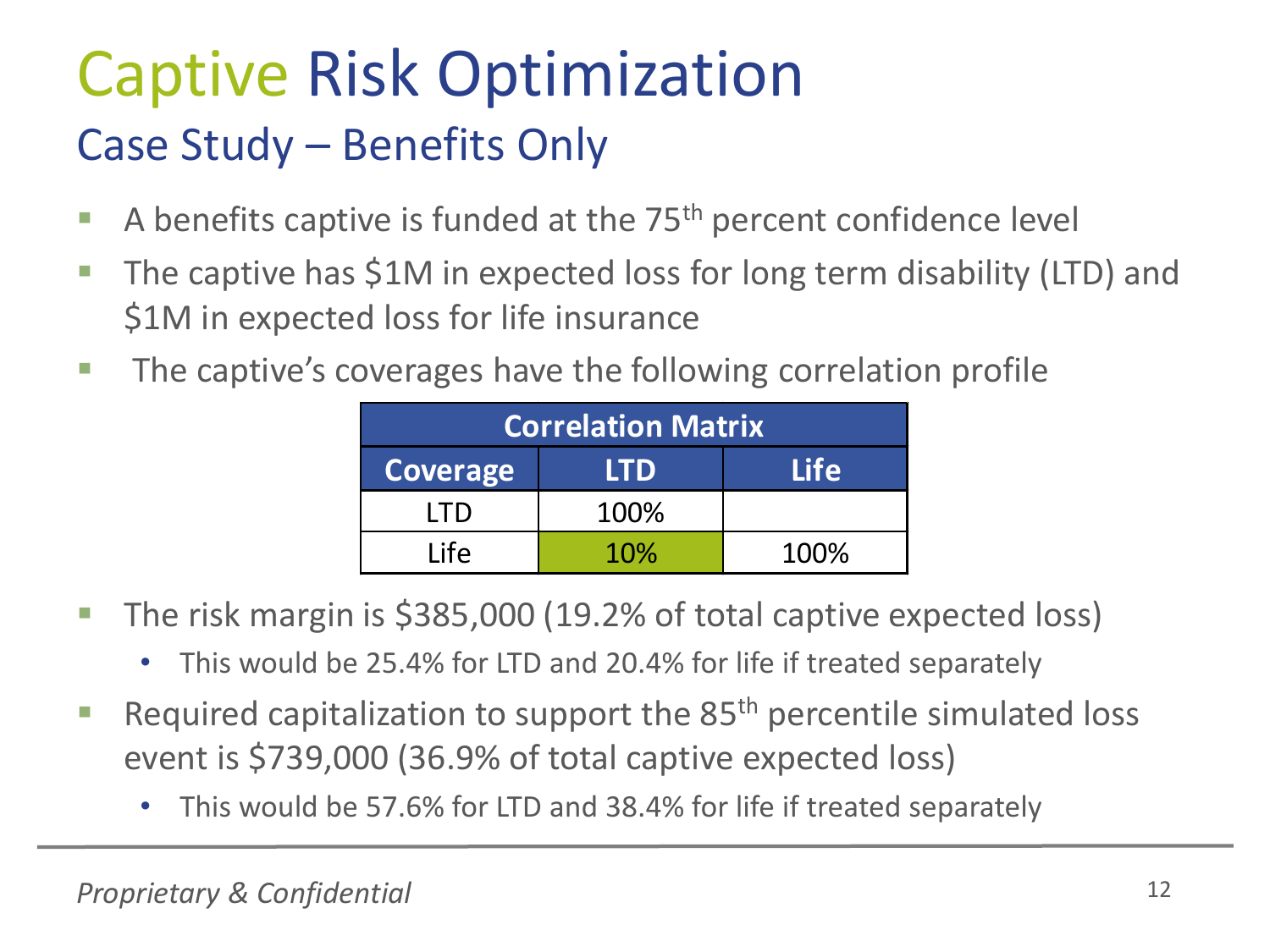#### Captive Risk Optimization

#### Case Study – Benefits and P&C Combined

- A captive has both P&C and benefits and has the funding and expected loss characteristics identical to the prior two slides
- **The captive's coverages have the following correlation profile**

| <b>Correlation Matrix</b> |                |           |            |             |  |
|---------------------------|----------------|-----------|------------|-------------|--|
| Coverage                  | <b>D&amp;O</b> | <b>WC</b> | <b>LTD</b> | <b>Life</b> |  |
| <b>D&amp;O</b>            | 100%           |           |            |             |  |
| WC.                       | 25%            | 100%      |            |             |  |
| LTD                       | 5%             | 25%       | 100%       |             |  |
| Life                      | 5%             | 5%        | 10%        | 100%        |  |

- The risk margin is \$679,000 (17.0% of total captive expected loss)
	- This is a 4.7% reduction (as a % of total expected loss) in risk margin from the P&C only example and a 2.3% reduction from the benefits only example
- Required capitalization to support the  $85<sup>th</sup>$  percentile simulated loss event is \$1.25M (31.2% of total captive expected loss)
	- This is a 9.2% reduction (as a % of total expected loss) in the capitalization level from the P&C only example and a 5.8% reduction from the benefits only example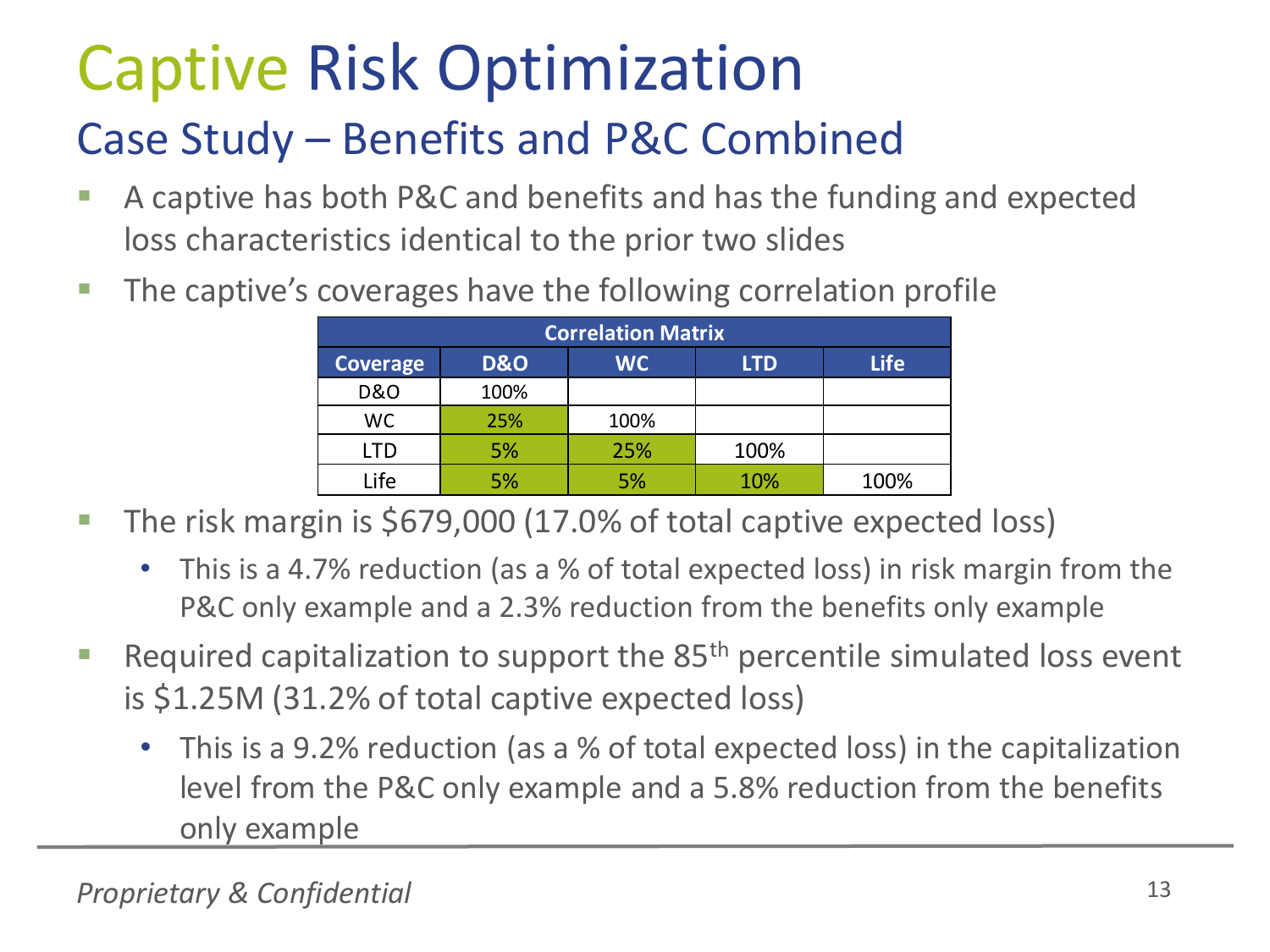#### Captive Risk Optimization Case Study – Benefits and P&C Combined

- **Low correlations between coverages result in substantial** decreases in both risk margin and capital
- Risk margin requirements total \$819,000 for the separate P&C and Benefits captives and \$679,000 when combined
	- As such there is a risk margin decrease of \$140,000 by including P&C and benefits in a single captive structure
- Capitalization requirements at an 85<sup>th</sup> percentile total \$1.55M for the separate P&C and Benefits captives and \$1.25M when combined
	- As such there is a indicated capital decrease of \$300,000 by including P&C and benefits in a single captive structure